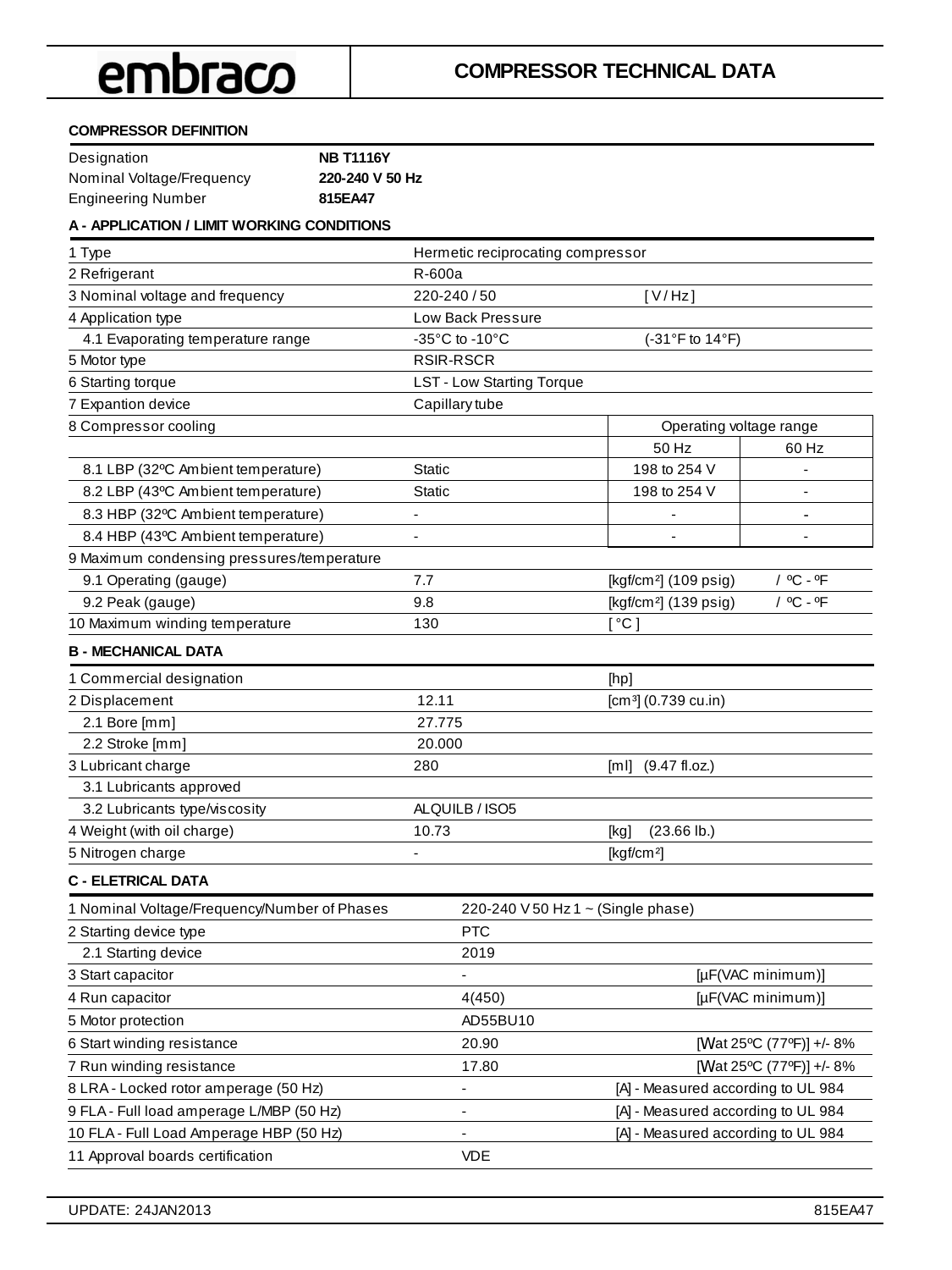### **D - PERFORMANCE - CHECK POINT DATA**

| <b>TEST CONDITIONS:</b><br>@220V50Hz |          |     | <b>ASHRAELBP32</b><br>Evaporating temperature<br><b>Static</b><br>(Condensing temperature |                                    |                  |                 | $-23.3^{\circ}$ C (-9.94 $^{\circ}$ F)<br>54.4°C (129.92°F)) |       |
|--------------------------------------|----------|-----|-------------------------------------------------------------------------------------------|------------------------------------|------------------|-----------------|--------------------------------------------------------------|-------|
| Cooling capacity                     |          |     | Power                                                                                     | Current<br>consumption consumption | Gas flow<br>rate | EFFICIENCY RATE |                                                              |       |
| $+/- 5%$                             |          |     | $+/- 5%$                                                                                  | $+/- 5%$                           | $+/- 5%$         | $+/- 7\%$       |                                                              |       |
| [Btu/h]                              | [kcal/h] | [W] | [W]                                                                                       | [A]                                | [kg/h]           | [Btu/Wh]        | [kcal/Wh]                                                    | [W/W] |
| 696                                  | 175      | 204 | 126                                                                                       | 0.62                               | 2.19             | 5.51            | 1.39                                                         | 1.61  |

#### **E - PERFORMANCE - CURVES**

| <b>TEST CONDITIONS:</b><br>@220V50Hz |           | <b>ASHRAE32</b><br><b>Static</b> |                              |     |                                  | (Condensing temperature 35°C (+95°F)) |                              |          |                                     |       |
|--------------------------------------|-----------|----------------------------------|------------------------------|-----|----------------------------------|---------------------------------------|------------------------------|----------|-------------------------------------|-------|
| Evaporating<br>temperature           |           |                                  | Cooling capacity<br>$+/- 5%$ |     | Power<br>consumption<br>$+/- 5%$ | Current<br>consumption<br>$+/- 5%$    | Gas flow<br>rate<br>$+/- 5%$ |          | <b>EFFICIENCY RATE</b><br>$+/- 7\%$ |       |
| °C                                   | (°F)      | [Btu/h]                          | [kcal/h]                     | [W] | [W]                              | [A]                                   | [kg/h]                       | [Btu/Wh] | [kcal/Wh]                           | [W/W] |
| $-35$                                | (-31)     | 415                              | 104                          | 121 | 84                               | 0.42                                  | 1.30                         | 4.93     | 1.24                                | 1.44  |
| -30                                  | $(-22)$   | 538                              | 136                          | 158 | 97                               | 0.47                                  | 1.69                         | 5.57     | 1.40                                | 1.63  |
| $-25$                                | (-13)     | 699                              | 176                          | 205 | 109                              | 0.53                                  | 2.19                         | 6.41     | 1.62                                | 1.88  |
| -20                                  | 4)<br>. . | 898                              | 226                          | 263 | 121                              | 0.60                                  | 2.82                         | 7.44     | 1.87                                | 2.18  |
| -15                                  | $(+ 5)$   | 1138                             | 287                          | 334 | 132                              | 0.67                                  | 3.58                         | 8.61     | 2.17                                | 2.52  |
| -10                                  | $(+14)$   | 1421                             | 358                          | 416 | 143                              | 0.73                                  | 4.48                         | 9.93     | 2.50                                | 2.91  |

| TEST CONDITIONS:<br>@220V50Hz |                            |         | <b>Static</b>    | <b>ASHRAE32</b> | (Condensing temperature 45°C (+113°F)) |                        |                  |          |                 |       |
|-------------------------------|----------------------------|---------|------------------|-----------------|----------------------------------------|------------------------|------------------|----------|-----------------|-------|
|                               | Evaporating<br>temperature |         | Cooling capacity |                 | Power<br>consumption                   | Current<br>consumption | Gas flow<br>rate |          | EFFICIENCY RATE |       |
|                               |                            |         | $+/- 5%$         |                 | $+/- 5\%$                              | $+/- 5%$               | $+/- 5%$         |          | $+/- 7\%$       |       |
| °C                            | (°F)                       | [Btu/h] | [kcal/h]         | [W]             | [W]                                    | [A]                    | [kg/h]           | [Btu/Wh] | [kcal/Wh]       | [W/W] |
| -35                           | (-31)                      | 397     | 100              | 116             | 87                                     | 0.41                   | 1.24             | 4.60     | 1.16            | 1.35  |
| -30                           | $(-22)$                    | 516     | 130              | 151             | 101                                    | 0.48                   | 1.62             | 5.12     | 1.29            | 1.50  |
| $-25$                         | $(-13)$                    | 669     | 169              | 196             | 115                                    | 0.56                   | 2.10             | 5.79     | 1.46            | 1.70  |
| -20                           | $(-4)$                     | 860     | 217              | 252             | 130                                    | 0.65                   | 2.70             | 6.59     | 1.66            | 1.93  |
| -15                           | $(+ 5)$                    | 1090    | 275              | 319             | 145                                    | 0.73                   | 3.43             | 7.50     | 1.89            | 2.20  |
| -10                           | $(+14)$                    | 1361    | 343              | 399             | 160                                    | 0.80                   | 4.29             | 8.51     | 2.14            | 2.49  |

| TEST CONDITIONS:<br>@220V50Hz |             |         | <b>Static</b>    | <b>ASHRAE32</b> |                      | (Condensing temperature 55°C (+131°F)) |                  |          |                 |       |
|-------------------------------|-------------|---------|------------------|-----------------|----------------------|----------------------------------------|------------------|----------|-----------------|-------|
| Evaporating                   | temperature |         | Cooling capacity |                 | Power<br>consumption | Current<br>consumption                 | Gas flow<br>rate |          | EFFICIENCY RATE |       |
|                               |             |         | $+/- 5%$         |                 | $+/- 5%$             | $+/- 5%$                               | $+/- 5\%$        |          | $+/- 7\%$       |       |
| ۰c                            | (°F)        | [Btu/h] | [kcal/h]         | [W]             | [W]                  | [A]                                    | [kg/h]           | [Btu/Wh] | [kcal/Wh]       | [W/W] |
| -35                           | $(-31)$     | 368     | 93               | 108             | 89                   | 0.43                                   | 1.15             | 4.17     | 1.05            | 1.22  |
| -30                           | (-22)       | 483     | 122              | 142             | 105                  | 0.52                                   | 1.51             | 4.63     | 1.17            | 1.36  |
| $-25$                         | $(-13)$     | 632     | 159              | 185             | 121                  | 0.60                                   | 1.98             | 5.21     | 1.31            | 1.53  |
| -20                           | (- 4)       | 816     | 206              | 239             | 139                  | 0.69                                   | 2.56             | 5.86     | 1.48            | 1.72  |
| $-15$                         | $(+ 5)$     | 1037    | 261              | 304             | 157                  | 0.77                                   | 3.27             | 6.58     | 1.66            | 1.93  |
| -10                           | (+14)       | 1298    | 327              | 380             | 177                  | 0.84                                   | 4.09             | 7.34     | 1.85            | 2.15  |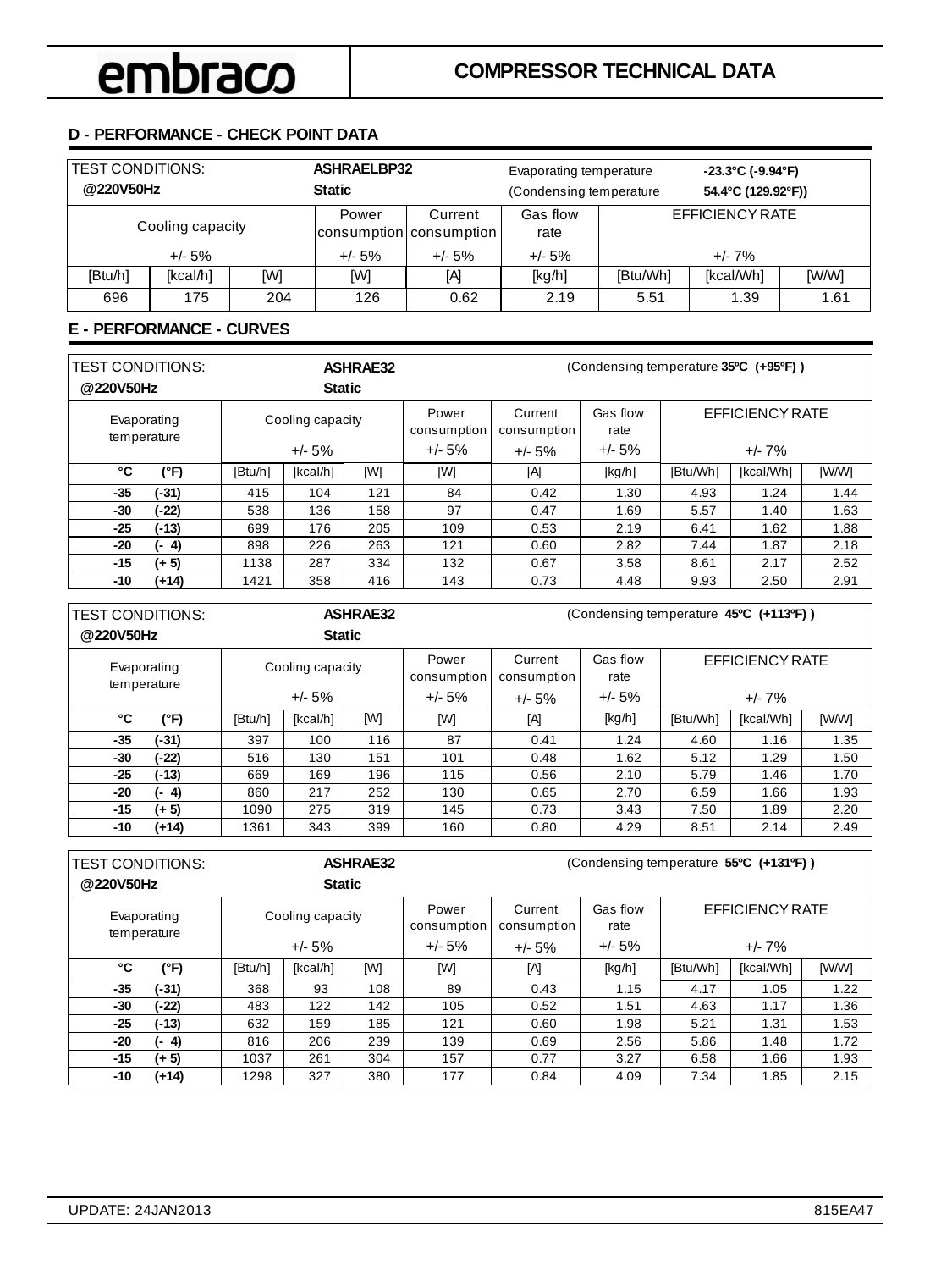### **E - PERFORMANCE - CURVES**

| <b>TEST CONDITIONS:</b><br>@220V50Hz |             | <b>ASHRAE32</b><br><b>Static</b> |                              |     |                                  | (Condensing temperature 65°C (+149°F)) |                              |          |                                    |       |
|--------------------------------------|-------------|----------------------------------|------------------------------|-----|----------------------------------|----------------------------------------|------------------------------|----------|------------------------------------|-------|
| temperature                          | Evaporating |                                  | Cooling capacity<br>$+/- 5%$ |     | Power<br>consumption<br>$+/- 5%$ | Current<br>consumption<br>$+/- 5%$     | Gas flow<br>rate<br>$+/- 5%$ |          | <b>EFFICIENCY RATE</b><br>$+/- 7%$ |       |
| °C                                   | (°F)        | [Btu/h]                          | [kcal/h]                     | [W] | [W]                              | [A]                                    | [kg/h]                       | [Btu/Wh] | [kcal/Wh]                          | [W/W] |
| $-35$                                | (-31)       | 321                              | 81                           | 94  | 89                               | 0.44                                   | 1.00                         | 3.60     | 0.91                               | 1.05  |
| -30                                  | $(-22)$     | 434                              | 109                          | 127 | 106                              | 0.53                                   | 1.36                         | 4.09     | 1.03                               | 1.20  |
| $-25$                                | $(-13)$     | 579                              | 146                          | 170 | 125                              | 0.62                                   | 1.82                         | 4.63     | 1.17                               | 1.36  |
| -20                                  | 4)<br>. .   | 758                              | 191                          | 222 | 146                              | 0.71                                   | 2.38                         | 5.21     | 1.31                               | 1.53  |
| -15                                  | $(+ 5)$     | 973                              | 245                          | 285 | 168                              | 0.78                                   | 3.06                         | 5.80     | 1.46                               | 1.70  |
| -10                                  | (+14)       | 1225                             | 309                          | 359 | 192                              | 0.83                                   | 3.87                         | 6.39     | 1.61                               | 1.87  |